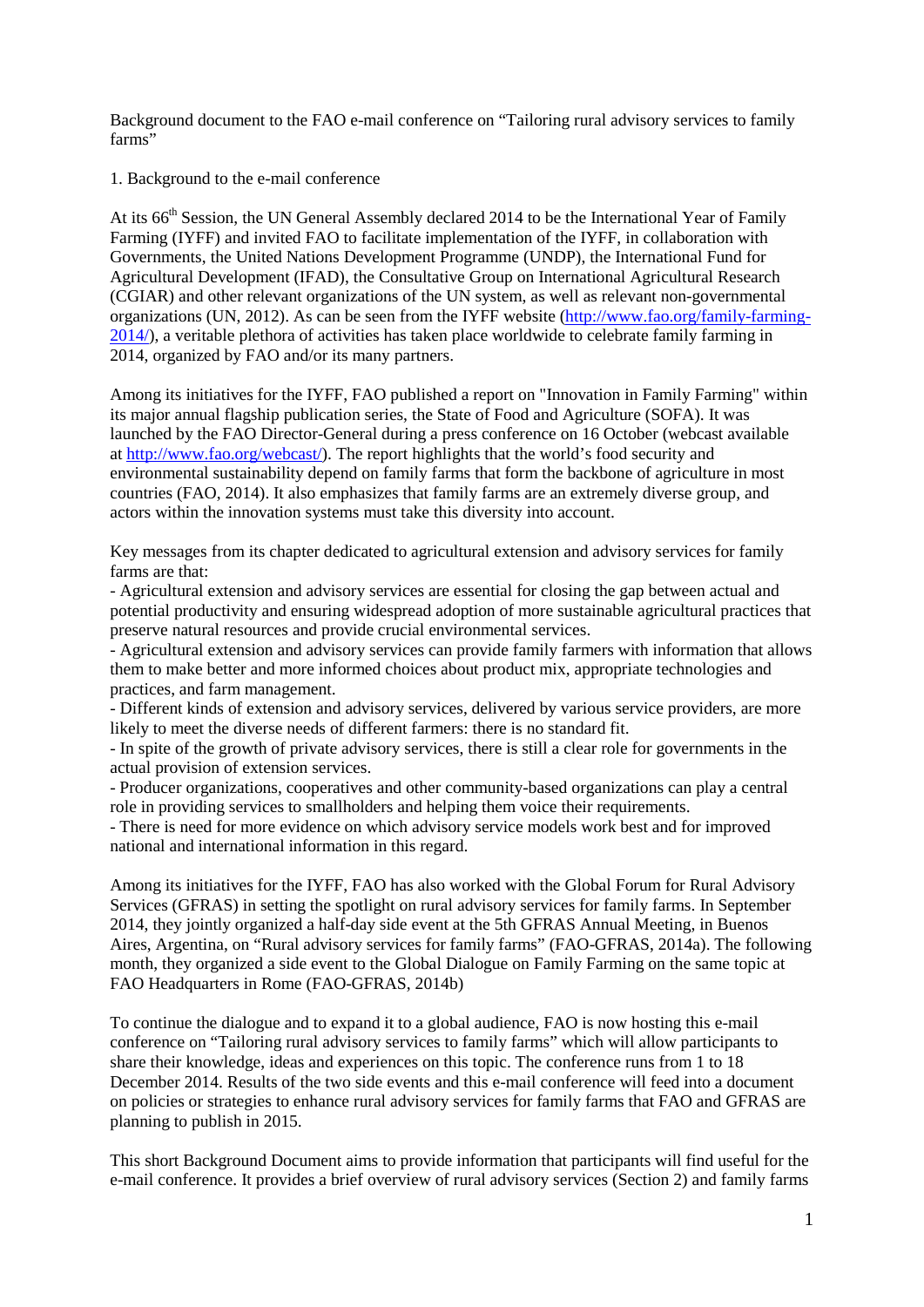(Section 3) while Section 4 presents some specific guidance about the topics to be discussed in the conference. Section 5 provides references of articles mentioned in the document, abbreviations and acknowledgements.

## 2. Rural advisory services

Rural advisory services comprise the different actors that facilitate the access of farmers, their organizations and other innovation actors to knowledge, information and technologies; facilitate their interaction with partners in research, education, agri-business, and other relevant institutions; and assist them to develop their own technical, organizational and management skills and practices.

Over the last 25 years, national extension and advisory services have been in considerable transition worldwide. There has been a movement from single main public systems to pluralistic systems, i.e. where services are provided by different actors, including the private sector, non-governmental organizations, producer organizations and the public sector; from centralized top-down systems to those where decision-making is delegated to the local level; and from systems that are entirely publicly funded to those in which an increasing amount of the financial support comes from the farmers themselves and where specific advisory activities/services are effectively privatized (Swanson, 2008).

Increasingly, rural advisory services are also requested to offer a much broader range of services than before. As noted by FAO (2014), there are numerous reasons for this, including that farmers are increasingly part of value chains that extend from input suppliers to consumers; consumers now demand more information on the quality and safety of foods and private-sector standards for food quality and safety are becoming more stringent; farmers may need to adapt their farming systems to environmental threats and constraints; and farm incomes may come from several different sources.

The wide range of rural advisory services available to farmers may therefore encompass the following areas (adapted from Christoplos, 2010):

- Dissemination of information about technologies, new research, markets, input and financial services, and climate and weather.

- Providing training and advice for individual farmers, groups of farmers, farmer organizations, cooperatives and other agribusinesses along the market chain.

- Testing and practical adaptation of new technologies and practices on-farm.

- Development of business management skills among smallholder farmers and other local entrepreneurs.

- Provision of information about new opportunities for certification of integrated and organic production methods, geographical origin, social accountability and fair trade.

- Provision of legal and fiscal advice.

- Facilitation of linkages among market actors (including those involved in financial and non-financial inputs, processing, trading, etc.) including brokering collaboration and promoting social learning among them.

- Facilitation of linkages between farmers, their organizations and the public sector.

- Facilitating access to government support (such as weather-related insurance, phytosanitary and certification services) and subsidy programmes, including payment for environmental services and other schemes related to carbon credits.

- Facilitating access to credit from rural finance institutions for farmers and local entrepreneurs.

- Contributing to the development of more appropriate policies and programmes by facilitating feedback from farmers and local entrepreneurs.

- Mediating in conflicts over natural resources.

- Linking smallholder farmers, rural entrepreneurs and other members of the agricultural community with institutions offering training and education in fields relevant to the agricultural sector.

- Supporting institutional development processes and social, institutional and organizational innovations.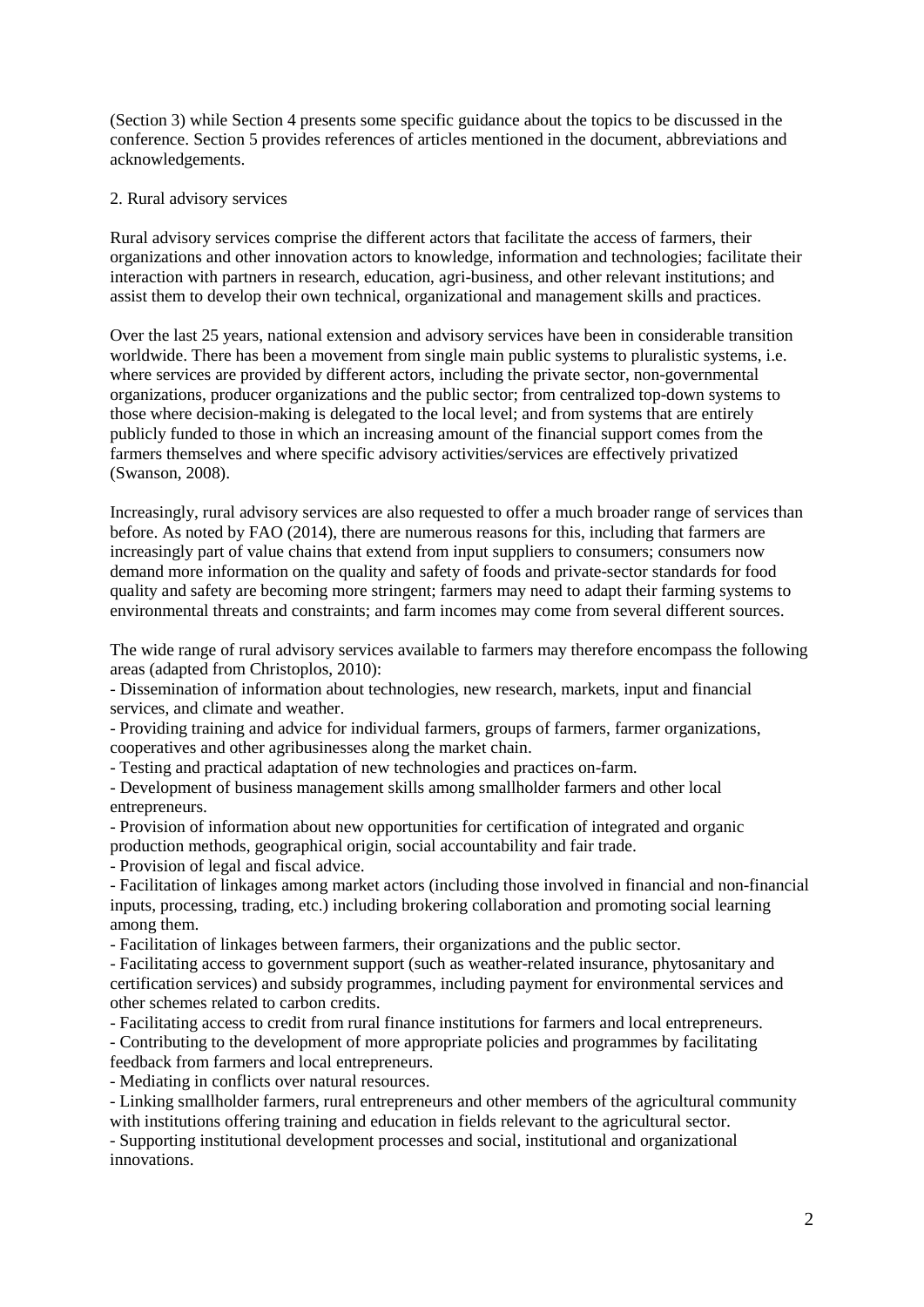- Development of informal and formal farmer organizations, and rural youth organizations, and helping them to articulate their demands.

For the purposes of this e-mail conference, and following Christoplos (2010) and FAO (2014), the terms rural advisory services and extension are considered to be interchangeable, based on the understanding that they encompass the kinds of services listed above.

FAO (2014) points out that there is little data available at the international level on outreach of extension to farmers. However, analysis of the limited data available from agricultural censuses in some low- and middle-income countries suggest that only a small share of farms may interact with government extension agents. In a study of four countries from Asia and three each from Africa and Latin America and the Caribbean (LAC), this share ranged from just over 5% in India to 25% in the United Republic of Tanzania. There is also evidence to show that small farms have less access to extension than large farms and that women farmers have less access to extension than men farmers (FAO, 2014).

## 3. Family farms

FAO (2014) dedicates a chapter to analysing the characteristics of family farms, building on the results and analysis in FAO (2013) and Lowder, Skoet and Singh (2014) using national agricultural census data. Based on data from 167 countries and territories, representing 96% of the world's population and 90% of the agricultural land, FAO (2014) estimates that there are at least 570 million farms in the world.

Where the world's farms located? FAO (2013) shows that roughly three-quarters of these 570 million farms are in Asia. An estimated 35% are in China, 10% in the rest of East Asia and the Pacific, 24% in India and 6% in the rest of South Asia. An estimated 9% of farms are located in Sub-Saharan Africa; 9% in Europe and Central Asia; 4% in Latin America and the Caribbean; 3% in the Middle East and North Africa; and 0.5% in North America.

How many of these 570 million farms are family farms? As FAO (2014) and Garner and de la O Campos (2014) note, there is no universal agreement regarding what constitutes a family farm and a wide range of definitions are therefore available. However, most definitions of family farms refer to two key characteristics - ownership and/or management of the farm by a family and that the family supplies most of the labour on the farm.

Considering the first key characteristic, FAO (2014) reports that there are 52 countries with data from their agricultural censuses on the legal status of the agricultural holder, defined as "the civil or juridical person who makes the major decisions regarding resource use and exercises management control over the agricultural holding operation". In almost all of the 52 countries, over 90% (and often close to 100%) of the agricultural holders were 'civic persons', defined as an individual; a household; two or more individuals of different households; or two or more households, while less than 10% were 'juridical persons', such as companies, cooperatives, governmental or religious institutions.

Considering the second key characteristic, FAO (2014) reports that relatively few agricultural censuses provide information on labour supply. Those that do, indicate that on average about half the household members are engaged in part- or full-time labour on the holding. Thirty one countries have census data on both numbers of household members engaged in agriculture and numbers of hired permanent workers. In these countries, analysis shows there are about 20 household workers for each hired worker.

In summary, the evidence available from agricultural censuses suggests that most farms in most countries are managed by an individual, a group of individuals or a household and that they use mostly household labour. Thus, FAO (2014) estimates that over 90% of the world's farms are family farms. Given that there are at least 570 million farms in the world, the total number of family farms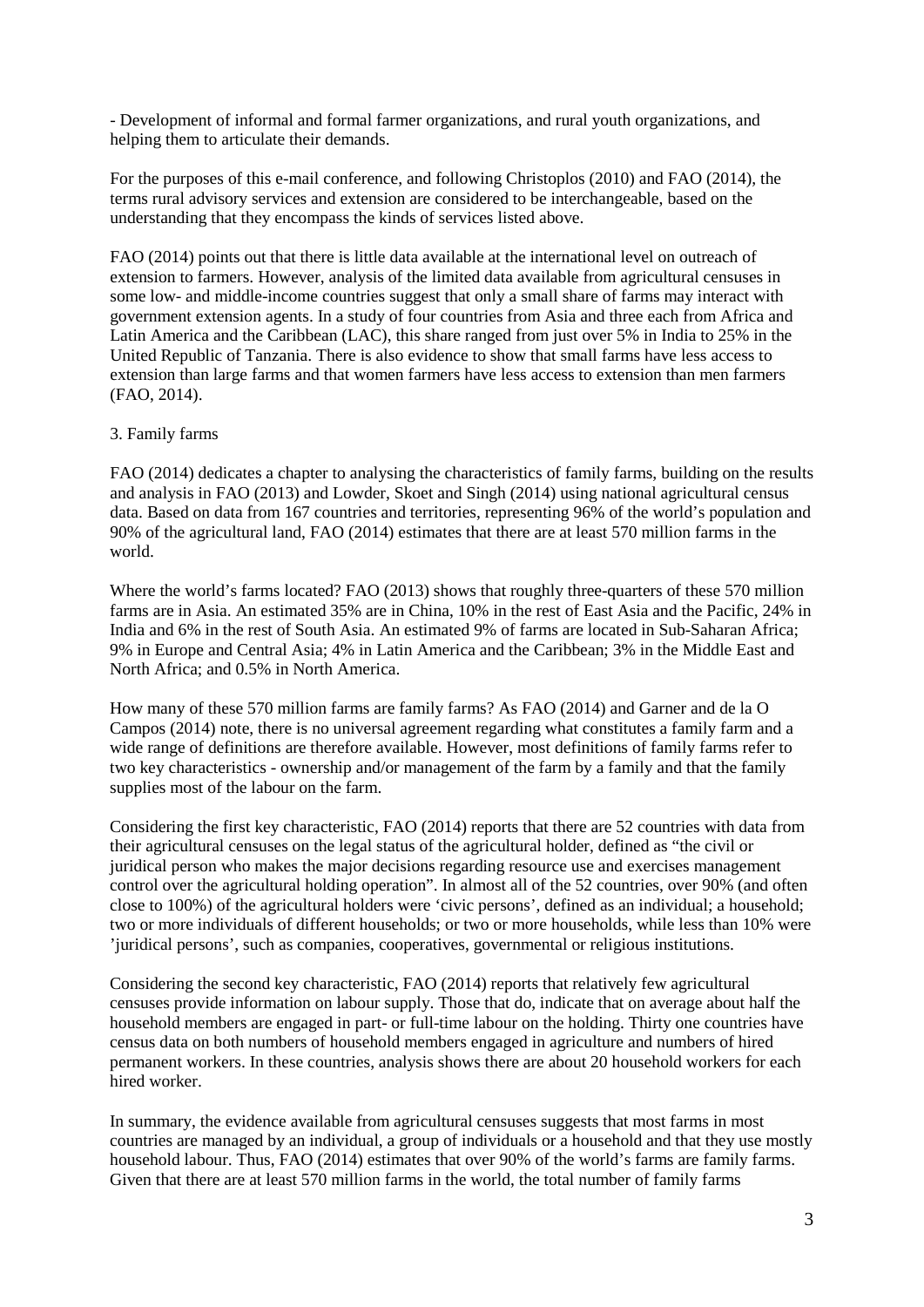consequently is estimated to exceed 500 million. Family farming is thus by far the prevalent form of farming in most places in the world and family farms are therefore crucial for sustainable development and food security and poverty reduction.

FAO (2014) also emphasizes that family farms are very diverse. For example, a small proportion of farms are very large. Thus, about 1% are greater than 50 hectares and they occupy roughly 2/3 of all farmland. Large farms dominate in high-income countries and upper middle-income countries and in countries where extensive livestock grazing is important. Many of these farms are family farms.

However, the vast majority of family farms are small. Globally, 72% of farms are less than one hectare in size (covering only 8% of farmland); 12% are between one and two hectares in size (covering 4% of farmland) and 10% are between two and five hectares in size (covering 7% of farmland). Thus, about 94% of farms worldwide have less than 5 hectares, and they occupy only 19% of farmland.

In low-income and lower-middle-income countries, small family farms are particularly important. Farms smaller than five hectares occupy about 70% of all farmland in the low-income countries and about 60% in the lower middle-income group. Thus, not only are the majority of farms smaller than five hectares but they also cover the majority of agricultural land and produce the greater part of national food output in low-income and lower-middle-income countries.

FAO (2014) shows that family farms are very diverse not only with respect to size but also to a number of other features, such as their output, patterns of production, use of inputs and modern farming technologies and use of labour. This is illustrated in the report using household survey data from eight low income and lower-middle income countries. The surveys also indicate that, within a country, smaller farms have higher land productivity (i.e. the value of agricultural production per hectare of agricultural land) but lower labour productivity (i.e. the value of agricultural production per worker day) than larger farms. Increased labour productivity is a precondition for sustained income growth, so FAO (2014) argues that enabling farming families in low- and middle-income countries to raise their labour productivity is essential for boosting farm incomes and making inroads into reducing rural poverty.

In terms of their capacity for commercial production and innovation, FAO (2014) suggests that three broad categories of family farms can be described:

- Large family farms, which are essentially large business ventures although they are managed by a family and use mostly family labour;

- Small or medium-sized family farms that are already market-oriented and commercial, generating a surplus for the market (local, national or international), or that have the potential to become marketoriented and commercial given the right incentives and access to markets;

- Subsistence or near-subsistence smallholders who produce essentially for their own consumption and have little or no potential to generate a surplus for the market.

The main focus of this e-mail conference is family farms in the second and third categories.

4. Main questions to be discussed by participants in the conference

This e-mail conference enables participants from around the world to share and discuss their experiences, lessons learned and perspectives regarding rural advisory services for family farms.

The main kinds of topics to be discussed by participants in the conference are described below:

4.1 What are the unique characteristics or features of rural advisory services for different types of family farms?

As described above, three broad categories of family farms can be described i.e.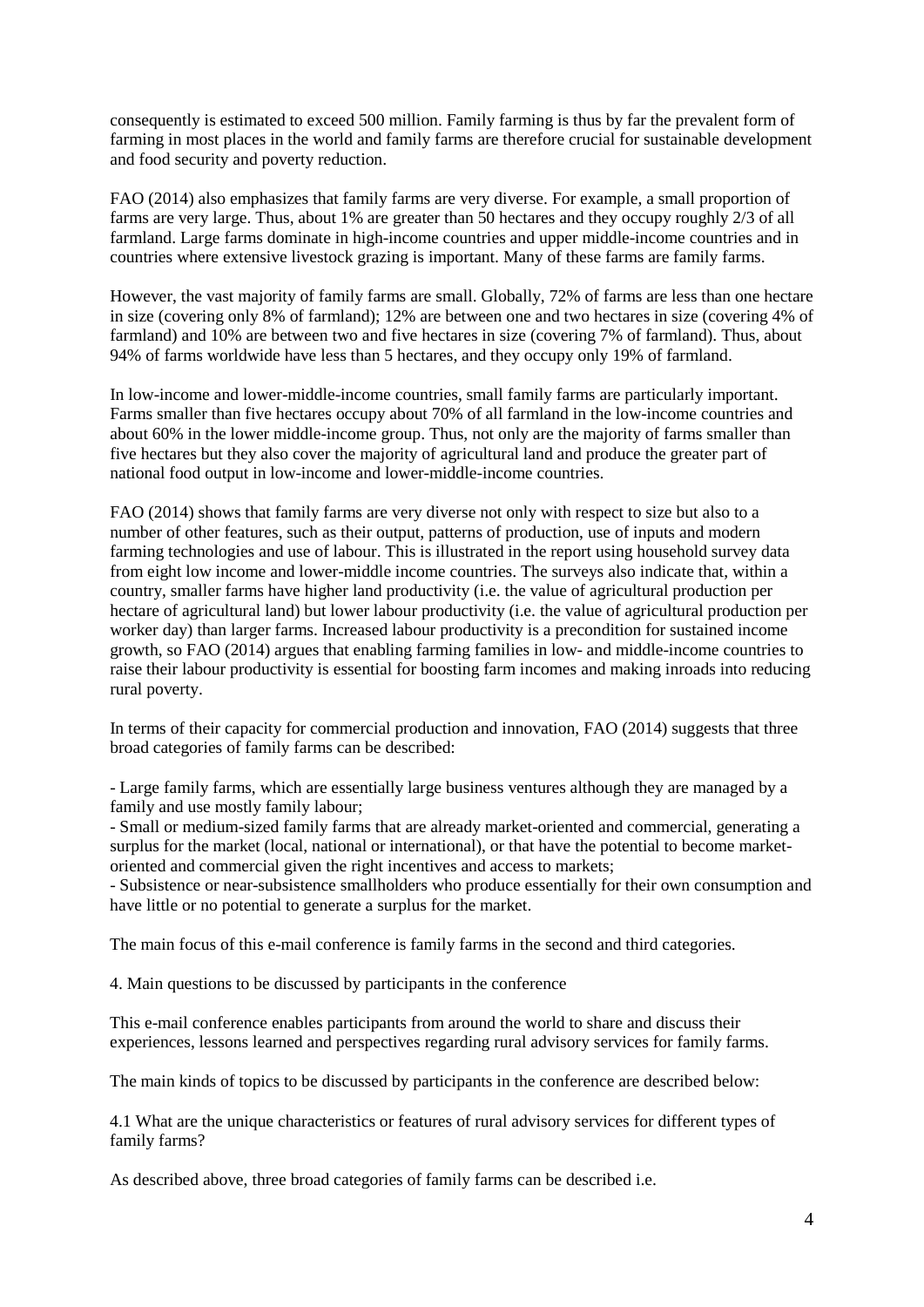- large family farms which are essentially large business ventures;

- small or medium-sized family farms which are, or may become, market-oriented and commercial;

- subsistence or near-subsistence smallholders.

Given that the focus of this e-mail conference is on the second and third categories of family farms, what are the unique characteristics or features of rural advisory services for each of these two categories of family farms? Also, how do the characteristics differ between the two categories? Furthermore, how do they differ from the characteristics of rural advisory services needed by family farms in the first category?

4.2 What are the current gaps in rural advisory services for smallholder family farms?

Based on your experiences, what are the kinds of rural advisory services that different types of family farms require but which are currently missing? If possible, provide specific examples of these kinds of gaps in your country or region.

4.3 What role can producer organizations play in tailoring rural advisory services for family farms?

Both FAO (2014) and GFRAS (2013) recognize the importance of effective and inclusive producer organizations in strengthening both the demand and the supply side of rural advisory services. Are there concrete examples from your country or region where producers' organizations are playing or have played a central role in providing rural advisory services to family farms and are helping or have helped them voice their requirements? If so, how are they doing this?

4.4 Are there regional specificities regarding rural advisory services for family farms?

When considering the above questions (regarding the unique characteristics, current gaps and role of producer organizations concerning rural advisory services for family farms), are there any regionspecific characteristics, conditions, problems or issues that need to be considered? If so describe them?

4.5 How to improve the outreach and impact of rural advisory services?

As described in Section 2, evidence from low- and middle-income countries suggests that only a small share of family farms may access rural advisory services and that access is lower for smaller family farms and for women farmers. What different approaches may be used to improve outreach of rural advisory services to family farms? Also, what particular approaches may be used to improve outreach for smaller family farms and for women farmers? In addition, how can the quality of rural advisory services be improved so that their impact can be increased?

4.6 What strategies are needed at the national/state level to enhance rural advisory services for family farms?

As described in Section 1, results of the e-mail conference will feed into a document for policy-makers that FAO and GFRAS are planning to publish in 2015 on strategies to enhance rural advisory services for family farms. What kind of state or national level strategies would you recommend to include in this document? Are some of these recommendations region-specific? Also, do good examples of such state or national level strategies already exist?

4.7 How can family farmers be best involved in formulating policies relevant to rural advisory services for family farms?

As seen in Section 3, the vast majority of family farms are small, mostly under one hectare. In rural areas of developing countries, the possibility of family farmers to participate in many decision-making processes may be limited. For example, their access to information and communication technologies (ICTs), such as the telephone, radio, video and Internet, can be low (and is lower for women than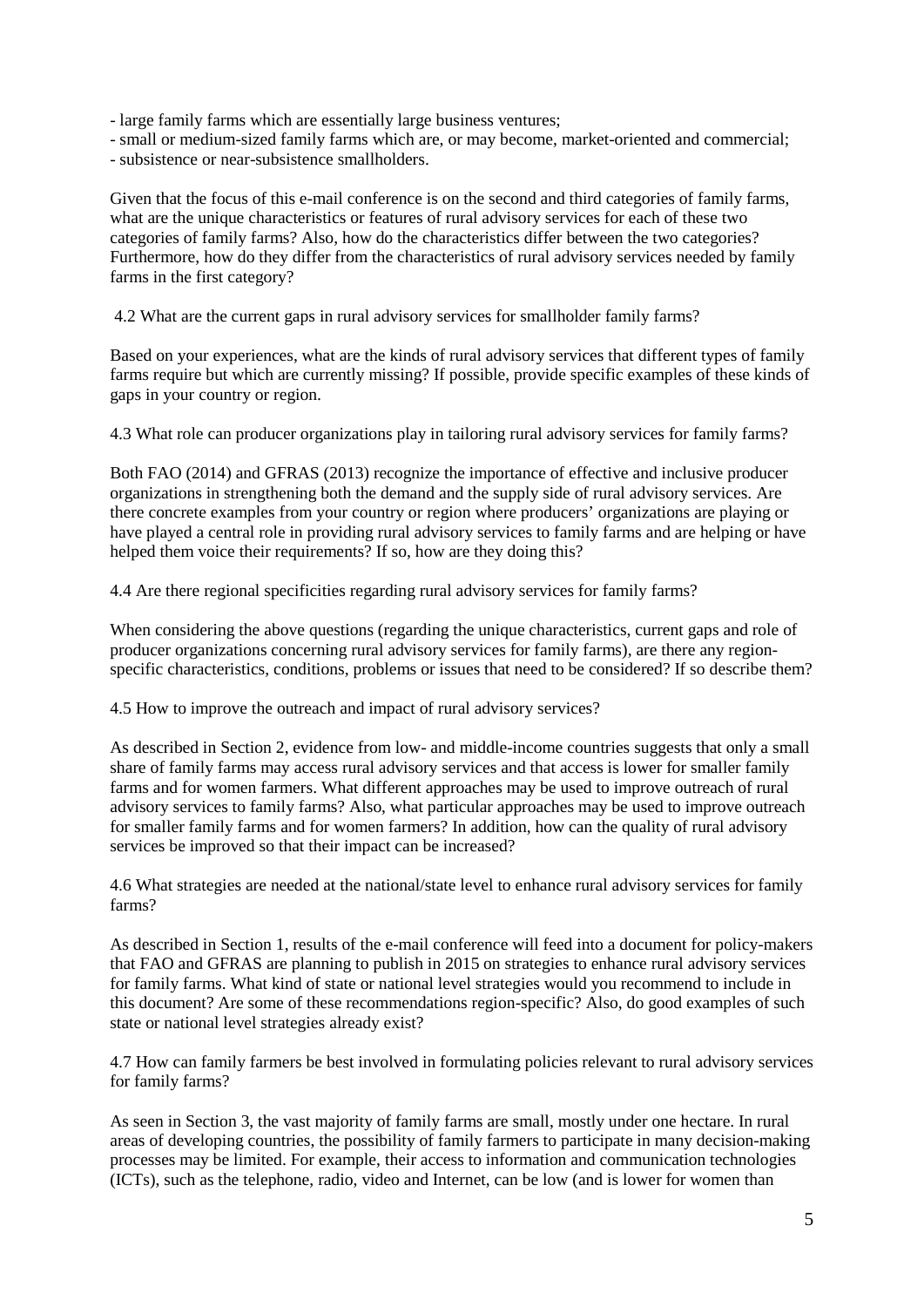men). When developing strategies to tailor rural advisory services relevant to their needs, how do we ensure that the voices of small men and women farmers, particularly in lower-income developing countries, are heard and considered? How important can producer organizations and other institutions be in this regard, how can they best intervene for this purpose and what support do they need in this respect?

4.8 Instructions for sending a message

Before submitting a message to the e-mail conference, participants are requested to:

a) Ensure that it addresses the topics mentioned in Section 4 above.

b) Limit its length to a maximum of 600 words.

c) Follow the 'Guidelines for Sending Messages' contained at the end of the Welcome Text that participants receive when they subscribe to the conference. Among other things, the Guidelines note that participants: are assumed to be speaking on their own behalf and not on behalf of their employers (unless they indicate otherwise); should introduce themselves briefly in their first posting to the conference, providing also their full work address at the end of the message; and may not post libellous, insulting or defamatory messages or materials, or links to such materials and should exercise tolerance and respect toward other participants whose views may differ from your own.

5. References

Christoplos, I. 2010. Mobilizing the potential of rural and agricultural extension. FAO and GFRAS.<http://www.fao.org/docrep/012/i1444e/i1444e00.htm> (in English, Chinese, French and Spanish).

FAO. 2013. 2000 World Census of Agriculture: Analysis and international comparison of the results (1996–2005). FAO Statistical Development Series No. 13. [http://www.fao.org/fileadmin/templates/ess/ess\\_test\\_folder/World\\_Census\\_Agriculture/Publicatio](http://www.fao.org/fileadmin/templates/ess/ess_test_folder/World_Census_Agriculture/Publications/WCA_2000/Census13.pdf) [ns/WCA\\_2000/Census13.pdf](http://www.fao.org/fileadmin/templates/ess/ess_test_folder/World_Census_Agriculture/Publications/WCA_2000/Census13.pdf) (15.6 MB)

FAO. 2014. The State of Food and Agriculture: Innovation in family farming. <http://www.fao.org/publications/sofa/en/> (in English, with Arabic, Chinese, French, Russian and Spanish to come).

FAO-GFRAS, 2014a. Rural advisory services for family farms. Buenos Aires, Argentina, 26 September 2014. [http://www.g-fras.org/images/events/annual\\_meetings/2014/side](http://www.g-fras.org/images/events/annual_meetings/2014/side-events/GFRAS_Annual_Meeting_2014_Side_Event_RAS_for_Family_Farming.pdf)[events/GFRAS\\_Annual\\_Meeting\\_2014\\_Side\\_Event\\_RAS\\_for\\_Family\\_Farming.pdf](http://www.g-fras.org/images/events/annual_meetings/2014/side-events/GFRAS_Annual_Meeting_2014_Side_Event_RAS_for_Family_Farming.pdf) (150 KB).

FAO-GFRAS, 2014b. Rural advisory services for family farms. Rome, Italy, 27 October 2014. [http://www.g-fras.org/images/news/GFRAS\\_Global-Dialogue\\_on\\_Family\\_Farming.pdf](http://www.g-fras.org/images/news/GFRAS_Global-Dialogue_on_Family_Farming.pdf) (120 KB).

Garner, E. and A. de la O Campos. 2014. Identifying the "family farm": An informal discussion of the concepts and definitions. ESA Working Paper No. 14-10. In Press.

GFRAS, 2013. The role of private sector and producer organisations in rural advisory services. 4th GFRAS Annual Meeting, Berlin, 24-26 September 2013. [http://www.g-fras.org/en/events/gfras](http://www.g-fras.org/en/events/gfras-events/annual-meeting-germany-2013.html)[events/annual-meeting-germany-2013.html](http://www.g-fras.org/en/events/gfras-events/annual-meeting-germany-2013.html)

Lowder, S., Skoet, J. and S. Singh. 2014. What do we really know about the number and distribution of farms and family farms in the world? Background paper for The State of Food and Agriculture 2014. ESA Working Paper No. 14-02. <http://www.fao.org/docrep/019/i3729e/i3729e.pdf> (560 KB).